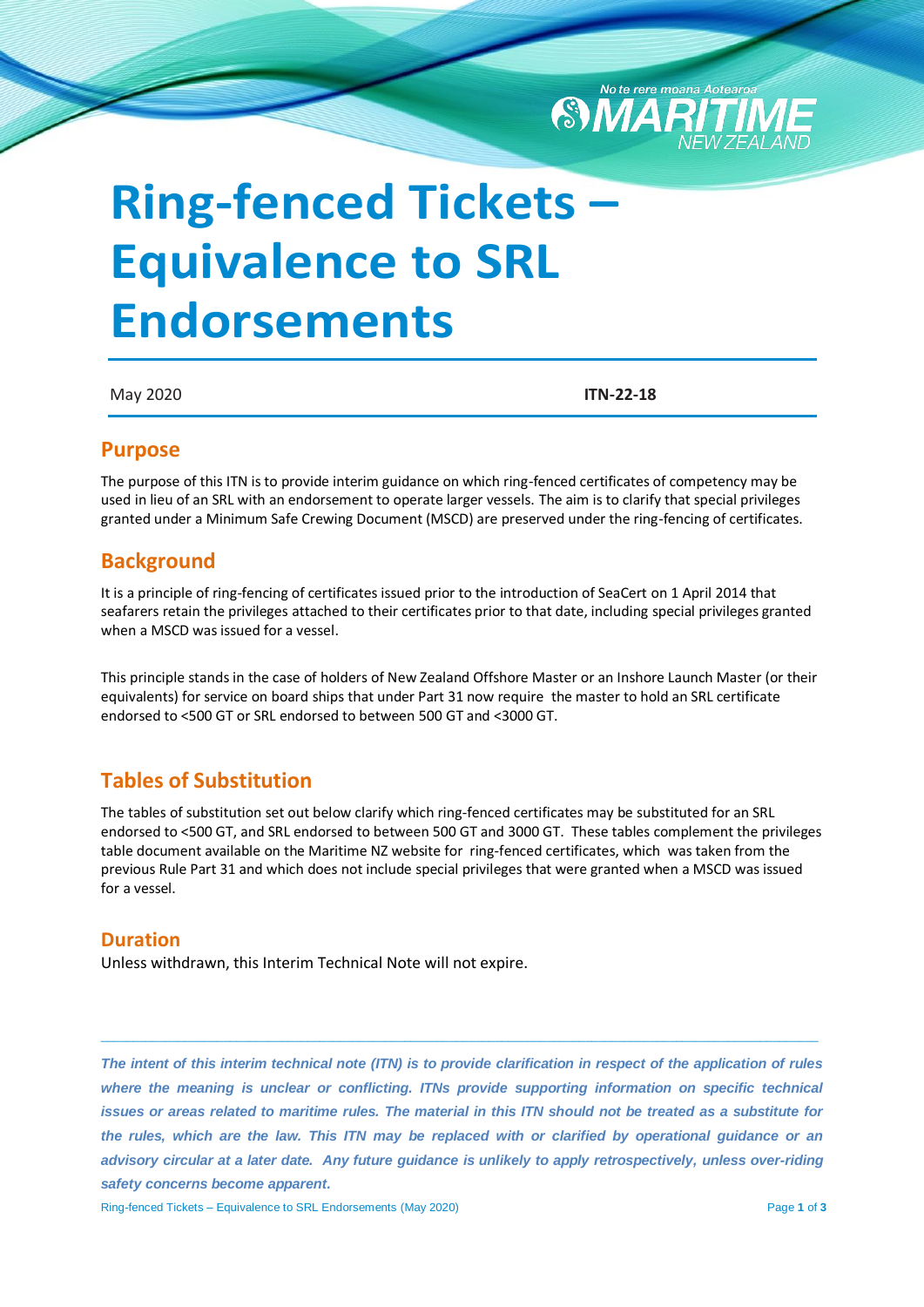**SRL Endorsed to <500 GT** (applies to Passenger, Non-passenger and Fishing vessels, irrespective

| of whether the vessel has an MSCD or not): |
|--------------------------------------------|
|--------------------------------------------|

| <b>Acceptable Ringfenced Ticket</b>        | Conditions (if any)                                                                                                                                                                                                                                                                                                                                                                                              |
|--------------------------------------------|------------------------------------------------------------------------------------------------------------------------------------------------------------------------------------------------------------------------------------------------------------------------------------------------------------------------------------------------------------------------------------------------------------------|
| Inshore Launch Master (ILM)                |                                                                                                                                                                                                                                                                                                                                                                                                                  |
| <b>Commercial Launch Master</b>            |                                                                                                                                                                                                                                                                                                                                                                                                                  |
| Inshore Fishing Skipper                    |                                                                                                                                                                                                                                                                                                                                                                                                                  |
| <b>Master River Limits Launch</b>          |                                                                                                                                                                                                                                                                                                                                                                                                                  |
| <b>Master River Ship</b>                   | must have an engineering qualification if no other engineer is<br>carried                                                                                                                                                                                                                                                                                                                                        |
| NZ Offshore Watchkeeper with<br><b>ILM</b> |                                                                                                                                                                                                                                                                                                                                                                                                                  |
| NZ Offshore Master                         | must have an engineering qualification if no other engineer is<br>carried                                                                                                                                                                                                                                                                                                                                        |
| NZ Coastal Master                          | must have an engineering qualification if no other engineer is<br>carried                                                                                                                                                                                                                                                                                                                                        |
| Mate Home Trade                            | must have an engineering qualification if no other engineer is<br>carried                                                                                                                                                                                                                                                                                                                                        |
| Master Small Home Trade Ship               | must have an engineering qualification if no other engineer is<br>carried                                                                                                                                                                                                                                                                                                                                        |
| <b>Skipper Coastal Fishing Boat</b>        |                                                                                                                                                                                                                                                                                                                                                                                                                  |
|                                            | Note: Under MOSS/ISM and HSWA, each master must have<br>received familiarisation training on the vessel and its equipment<br>prior to assuming command. This training should be specific to<br>the vessel and its handling characteristics and cover all the risks<br>associated with the operation. This familiarisation training should<br>be recorded and signed-off in appropriate company<br>documentation. |

*The intent of this interim technical note (ITN) is to provide clarification in respect of the application of rules where the meaning is unclear or conflicting. ITNs provide supporting information on specific technical issues or areas related to maritime rules. The material in this ITN should not be treated as a substitute for the rules, which are the law. This ITN may be replaced with or clarified by operational guidance or an advisory circular at a later date. Any future guidance is unlikely to apply retrospectively, unless over-riding safety concerns become apparent.*

 $\_$  ,  $\_$  ,  $\_$  ,  $\_$  ,  $\_$  ,  $\_$  ,  $\_$  ,  $\_$  ,  $\_$  ,  $\_$  ,  $\_$  ,  $\_$  ,  $\_$  ,  $\_$  ,  $\_$  ,  $\_$  ,  $\_$  ,  $\_$  ,  $\_$  ,  $\_$  ,  $\_$  ,  $\_$  ,  $\_$  ,  $\_$  ,  $\_$  ,  $\_$  ,  $\_$  ,  $\_$  ,  $\_$  ,  $\_$  ,  $\_$  ,  $\_$  ,  $\_$  ,  $\_$  ,  $\_$  ,  $\_$  ,  $\_$  ,

Ring-fenced Tickets – Equivalence to SRL Endorsements (May 2020) Page **2** of **3**